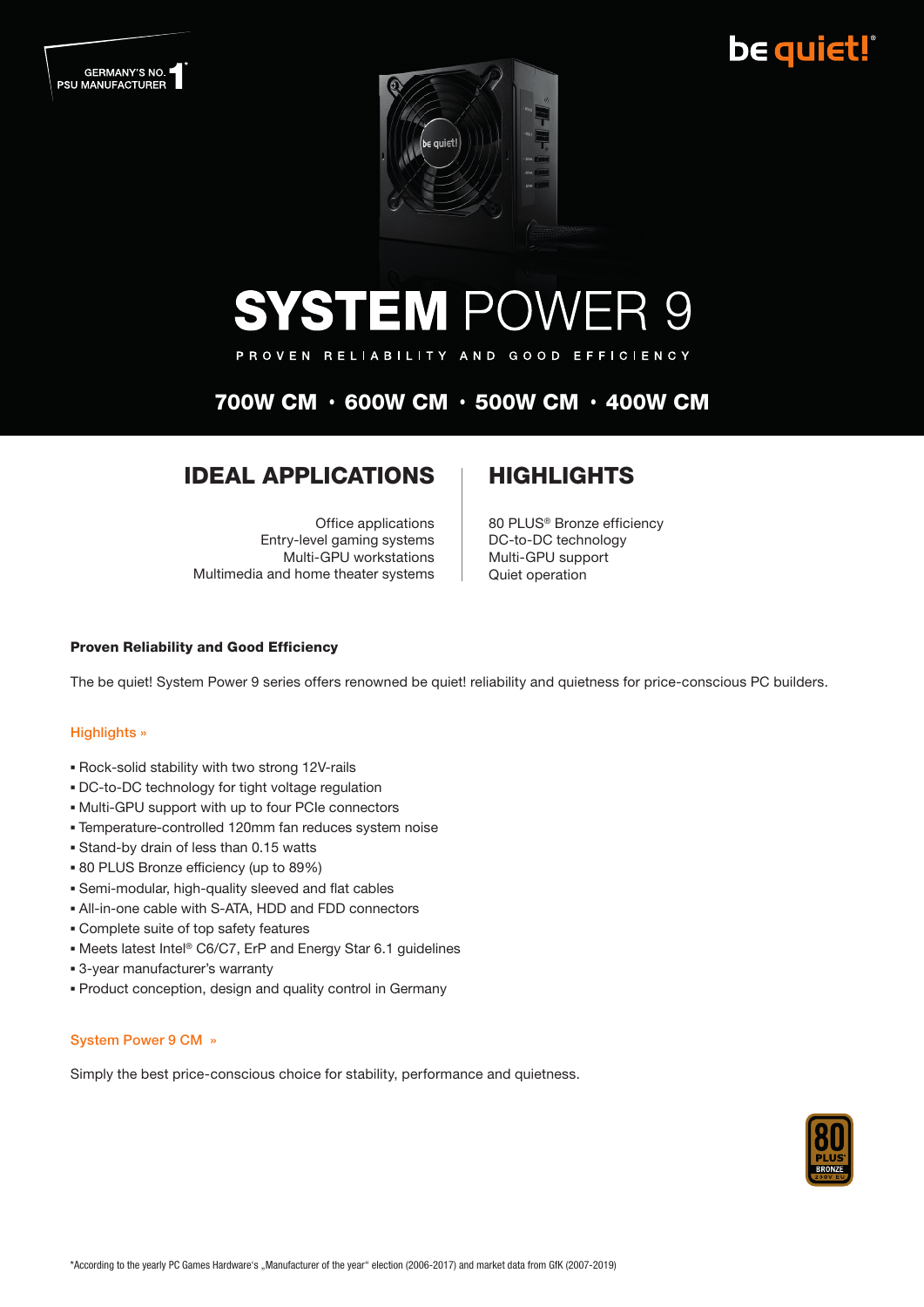## be quiet!

# **SYSTEM POWER 9**

PROVEN RELIABILITY AND GOOD EFFICIENCY

| Technical Data » |                                            |                                                |                                                |                                                |                                                |  |  |  |
|------------------|--------------------------------------------|------------------------------------------------|------------------------------------------------|------------------------------------------------|------------------------------------------------|--|--|--|
| IN GENERAL       | Model                                      | 700W CM                                        | 600W CM                                        | 500W CM                                        | <b>400W CM</b>                                 |  |  |  |
|                  | Voltage (Vac) / Frequency (Hz)             | $200 - 240 / 50$                               | 200-240 / 50                                   | $200 - 240 / 50$                               | $200 - 240 / 50$                               |  |  |  |
|                  | Dimensions (L x W x H)                     | 140 x 150 x 86                                 | 140 x 150 x 86                                 | 140 x 150 x 86                                 | 140 x 150 x 86                                 |  |  |  |
|                  | ATX 12V 2.4 / EPS 12V 2.92                 | $\checkmark$                                   | $\sqrt{2}$                                     | $\checkmark$ / -                               | $\checkmark$ / -                               |  |  |  |
|                  | High-quality fan (mm)                      | 120                                            | 120                                            | 120                                            | 120                                            |  |  |  |
|                  | Noise level (dB(A)) at 20 / 50 / 100% load | 10.6 / 15.4 / 31.7                             | 9.2 / 12.8 / 31.2                              | 11.1 / 13.6 / 28.2                             | 9.5 / 10.4 / 18.6                              |  |  |  |
|                  | 12V-rails                                  | $\overline{2}$                                 | $\overline{2}$                                 | $\overline{2}$                                 | $\overline{2}$                                 |  |  |  |
|                  | PFC                                        | active                                         | active                                         | active                                         | active                                         |  |  |  |
|                  | Efficiency (%) at 230V                     | 80 PLUS Bronze 230V EU<br>internal / up to 89% | 80 PLUS Bronze 230V EU<br>internal / up to 89% | 80 PLUS Bronze 230V EU<br>internal / up to 89% | 80 PLUS Bronze 230V EU<br>internal / up to 89% |  |  |  |
|                  | Energy Star 6.1 compatible                 | v                                              | $\checkmark$                                   | v                                              | $\checkmark$                                   |  |  |  |
|                  | ErP ready / Power in stand-by (W)          | (0.15)                                         | (0.15)                                         | (0.15)                                         | (0.15)                                         |  |  |  |
|                  | OCP, OVP, UVP, SCP, OPP, OTP               | $\checkmark$                                   | $\checkmark$                                   | ✓                                              | $\checkmark$                                   |  |  |  |
|                  | Lifetime of PSU at 25°C (h)                | 100,000                                        | 100,000                                        | 100,000                                        | 100,000                                        |  |  |  |
|                  | No. of cables                              | 6                                              | 6                                              | 5                                              | 5                                              |  |  |  |
| CABLES           | Maximum cable length (cm)                  | 91                                             | 91                                             | 91                                             | 91                                             |  |  |  |
|                  | Length of ATX-connection cable (cm)        | 55                                             | 55                                             | 55                                             | 45                                             |  |  |  |
|                  | Sleeved cables                             | $\checkmark$                                   | v                                              | $\checkmark$                                   | $\checkmark$                                   |  |  |  |
|                  | ATX motherboard (20+4-pin)                 | $\checkmark$                                   | $\checkmark$                                   | ے                                              | $\checkmark$                                   |  |  |  |
| CONNECTORS       | PCI express (6+2-pin)                      | 4                                              | $\overline{4}$                                 | $\overline{2}$                                 | $\overline{2}$                                 |  |  |  |
|                  | P8-/P4-connector                           | $1xP4+4$                                       | $1xP4+4$                                       | $1xP4+4$                                       | $1xP4+4$                                       |  |  |  |
|                  | S-ATA (5-pin)                              | 6                                              | 6                                              | $6\phantom{1}$                                 | 5                                              |  |  |  |
|                  | P-ATA (4-pin)                              | $\overline{2}$                                 | $\overline{2}$                                 | $\overline{2}$                                 | $\overline{2}$                                 |  |  |  |

#### Output Data »

|                                     | AC Input     | 50Hz<br>6A<br>$200 - 240$ Vac |             |             |             |        | AC Input   | 50Hz<br>4A<br>200-240Vac |              |      |     |             |             |        |            |
|-------------------------------------|--------------|-------------------------------|-------------|-------------|-------------|--------|------------|--------------------------|--------------|------|-----|-------------|-------------|--------|------------|
|                                     | DC Output    | 3.3V                          | 5V          | <b>12V1</b> | <b>12V2</b> | $-12V$ | 5VSB       |                          | DC Output    | 3.3V | 5V  | <b>12V1</b> | <b>12V2</b> | $-12V$ | 5VSB       |
| <b>SYSTEM</b><br>POWER <sub>9</sub> |              | 24A                           | 15A         | 33A         | 25A         |        |            | <b>SYSTEM</b><br>POWER 9 |              |      |     | 24A         | 20A         | 0.3A   |            |
| 700W CM                             | Max. Current |                               |             | 56A         | 0.3A        |        | 3A         | 500W CM                  | Max. Current | 24A  | 15A |             | 38A         |        | 3A         |
|                                     | Max. Com-    | 130W<br>672W                  |             | 3.6W        | <b>15W</b>  |        | Max. Com-  | 110W                     |              | 456W |     | 3.6W        | <b>15W</b>  |        |            |
|                                     | bined Power  | 700W                          |             |             |             |        |            | bined Power              | 500W         |      |     |             |             |        |            |
|                                     |              |                               |             |             |             |        |            |                          |              |      |     |             |             |        |            |
|                                     | AC Input     | 50Hz<br>6A<br>200-240Vac      |             |             |             |        | AC Input   | 50Hz<br>4A<br>200-240Vac |              |      |     |             |             |        |            |
|                                     | DC Output    | 3.3V                          | 5V          | <b>12V1</b> | <b>12V2</b> | $-12V$ | 5VSB       |                          | DC Output    | 3.3V | 5V  | <b>12V1</b> | <b>12V2</b> | $-12V$ | 5VSB       |
|                                     |              |                               |             | 28A         | 22A         |        |            | <b>SYSTEM</b>            |              |      |     | 22A         | 18A         |        | 3A         |
| <b>SYSTEM</b>                       |              |                               |             |             |             |        |            |                          |              |      |     |             |             |        |            |
| POWER 9                             | Max. Current | 24A                           | 15A         | 48A         |             | 0.3A   | 3A         | POWER 9                  | Max. Current | 24A  | 15A | 32A         |             | 0.3A   |            |
| 600W CM                             | Max. Com-    |                               | <b>120W</b> | 576W        |             | 3.6W   | <b>15W</b> | 400W CM                  | Max. Com-    | 103W |     | 384W        |             | 3.6W   | <b>15W</b> |